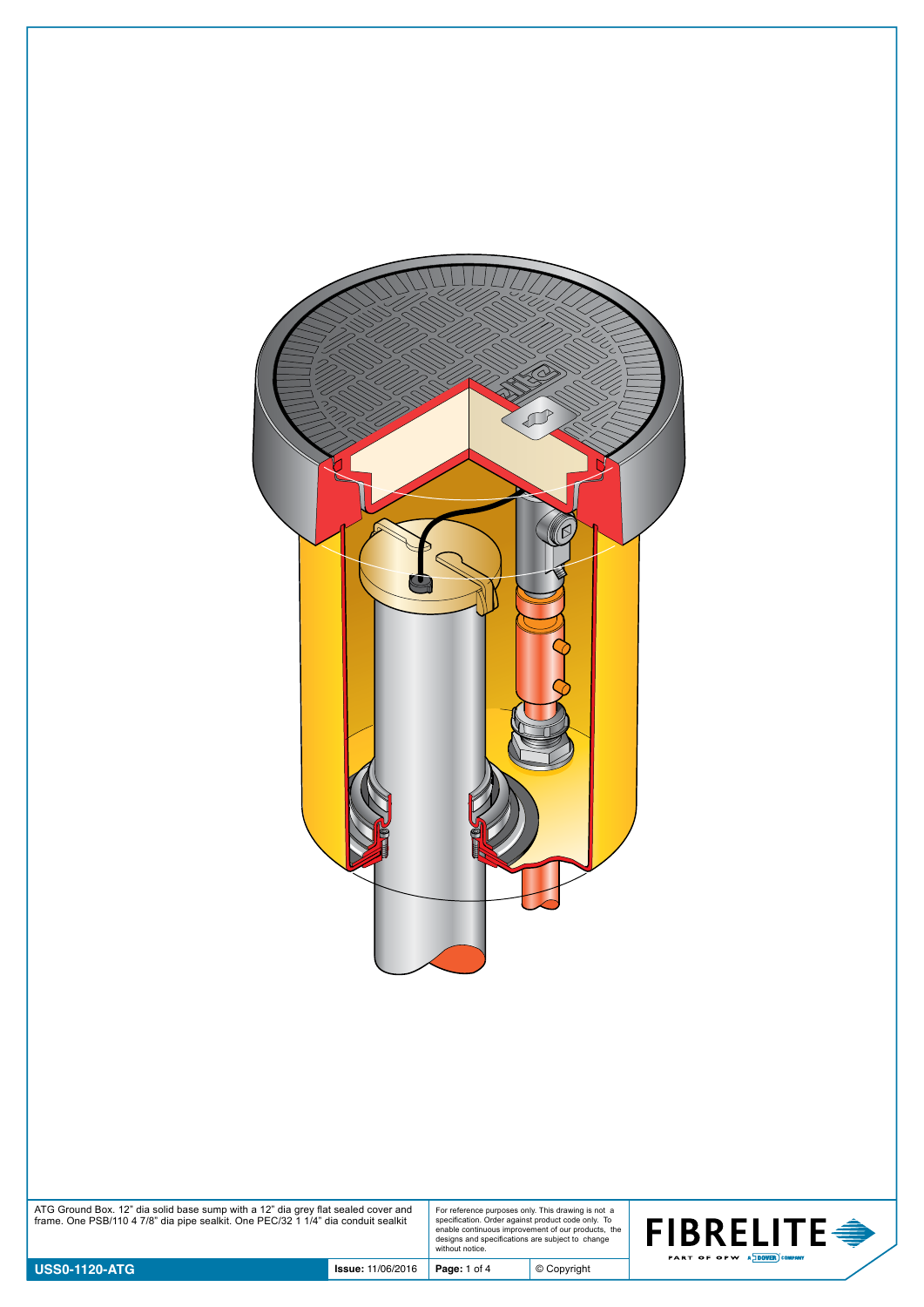

| ATG Ground Box. 12" dia solid base sump with a 12" dia grey flat sealed cover and<br>frame. One PSB/110 4 7/8" dia pipe sealkit. One PEC/32 1 1/4" dia conduit sealkit | For reference purposes only. This drawing is not a<br>specification. Order against product code only. To<br>enable continuous improvement of our products. the<br>designs and specifications are subject to change<br>without notice. |
|------------------------------------------------------------------------------------------------------------------------------------------------------------------------|---------------------------------------------------------------------------------------------------------------------------------------------------------------------------------------------------------------------------------------|



© Copyright

 $\bigoplus$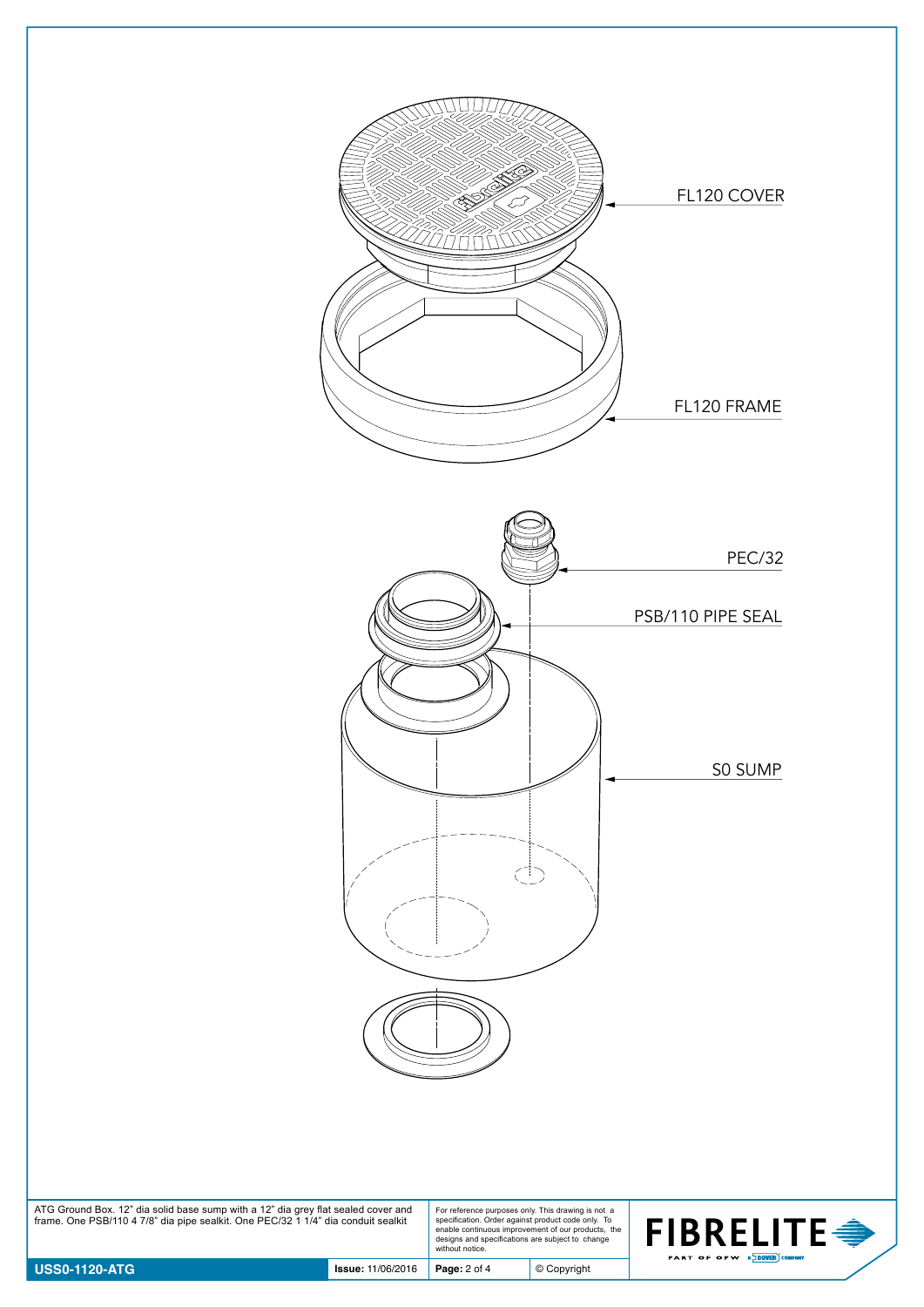